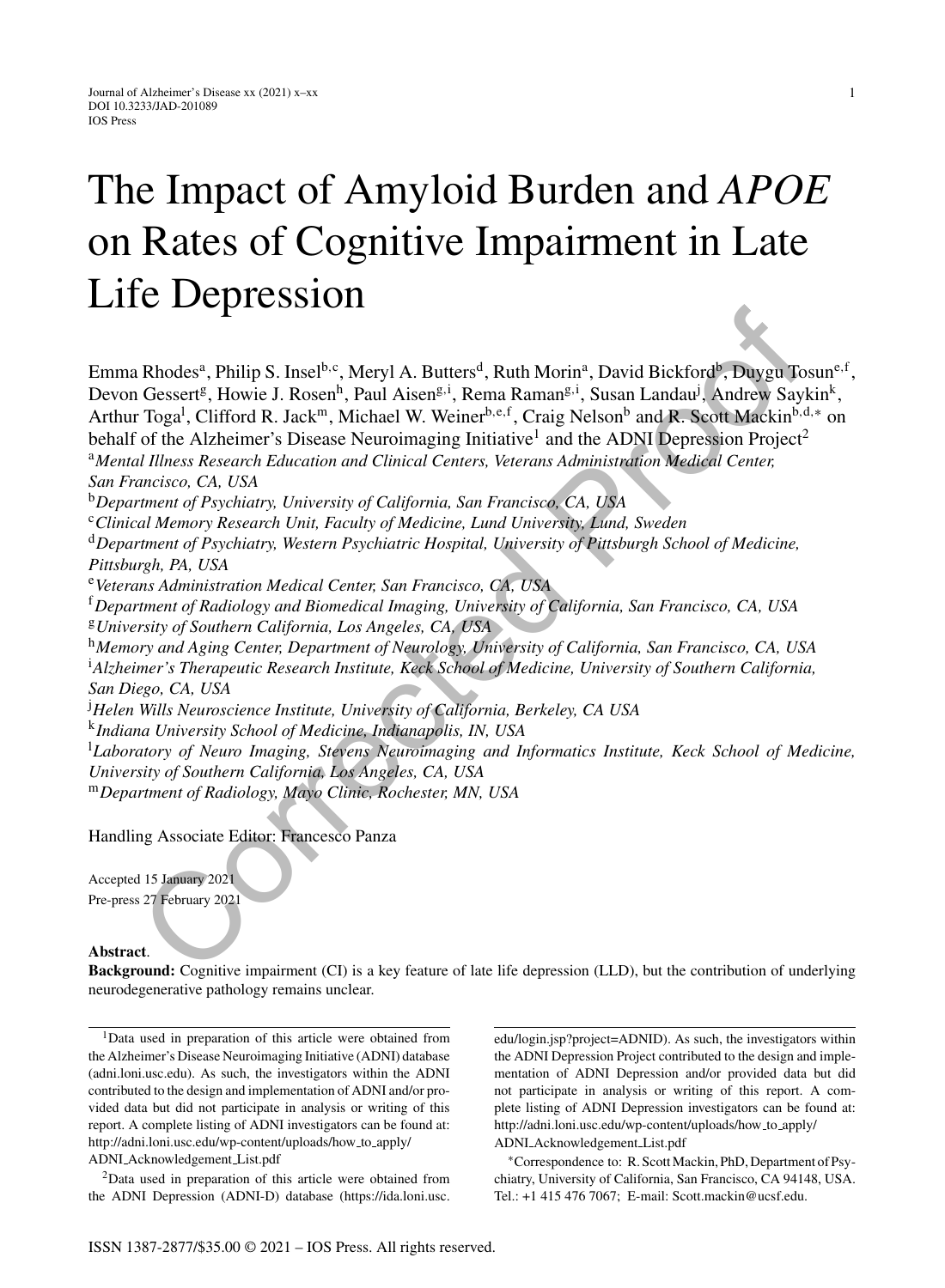**Objective:** To evaluate cognitive dysfunction in LLD relative to a sample of nondepressed (ND) older adults with matched levels of memory impairment and amyloid- $\beta$  (A $\beta$ ) burden.

**Methods:** Participants included 120 LLD and 240 ND older adults matched on age, education, sex, Mini-Mental State Exam, mild cognitive impairment diagnosis, and  $PET$   $A\beta$  burden.

**Results:** LLD showed higher rates of impairment relative to ND with 54.6% of the LLD sample demonstrating impairment in at least one cognitive domain compared to 42.9% of controls  $(H = 7.13, p = 0.008)$ . LLD had poorer performance and higher rates of impairment on Rey Auditory Verbal Learning Test learning and memory compared to controls. In the overall sample, A $\beta$  positivity was associated with worse performance on Logical Memory I ( $p = 0.044$ ), Logical Memory II ( $p = 0.011$ ), and Trail Making Test – B ( $p = 0.032$ ), and *APOE*  $\varepsilon$ 4 genotype was associated with worse performance on Logical Memory I  $(p = 0.022)$ ; these relationships did not differ between LLD and ND.

**Conclusion:** LLD showed higher rates of CI driven by focal deficits in verbal learning and memory. Alzheimer's disease (AD) biomarkers were associated with worse performance on timed set-shifting and story learning and memory, and these relationships were not impacted by depression status. These findings suggest that AD may account for a portion of previously reported multi-domain CI in LLD and highlight the potential for AD to confound studies of cognition in LLD.

Keywords: Amyloid, apolipoprotein E, cognitive impairment, late life depression

#### **INTRODUCTION**

Late life depression (LLD) is a highly prevalent and disabling psychiatric disorder in older adults. Up to 5% of community-dwelling older adults meet criteria for major depressive disorder (MDD) and 8–16% report clinically significant depressive symptoms [1, 2]. LLD is associated with a host of negative outcomes in aging, including increased rates of cognitive impairment (CI), disability, incident dementia, suicide, and all-cause mortality [3–6]. CI has been identified as a key feature of LLD that contributes to increased functional disability and mental health care costs, poor treatment response and compliance, and higher rates of relapse [7–10]. Cognitive deficits in LLD have been reported in multiple domains, including executive functioning, information processing speed, episodic memory, language, and visuospatial skills [11]. However, determining the incidence of clinical CI in LLD is complicated by significant variability in methods of normative comparison and the complex relations between LLD and neurodegenerative diseases of aging, which both feature CI as a primary symptom. It remains unclear to what extend CI in LLD is related to underlying concurrent neurodegenerative pathologies.

While previous studies have explored the pattern, course, and neural substrates of cognitive dysfunction in LLD, few have reported these findings using clinically meaningful thresholds for impairment or demographically corrected normative comparisons. Commonly cited estimates suggest that roughly 25–60% of individuals with LLD demonstrate impaired performance in at least one domain

of cognitive functioning [12–15]. However, others have reported much lower estimates in the range of 0–7% [16, 17]. This variability in the literature may be accounted for, in part, by several methodological factors. There is a relative dearth of published studies that report rates of impairment using clinically meaningful thresholds. While most, if not all, widely cited manuscripts on cognitive dysfunction in LLD use the term "impairment," most do not apply clinical standards for interpreting cognitive test performance as impaired based on normative comparison standards. Of the few studies that do utilize normative comparisons, there is significant variability in the threshold for clinical impairment, ranging from 1-2 standard deviations below the reference group mean [14–18]. Further, published impairment rates are based on relative comparison to healthy control samples, which are often small, poorly characterized, and free of common medical comorbidities that increase risk for CI. To our knowledge, there are no published rates of CI in LLD that utilize demographically corrected normative comparisons beyond age-adjusted scores, which are commonly used in clinical practice to account for variability in cognitive performance due to factors such as age, race/ethnicity, gender, and education. Additionally, no published studies of an LLD sample have applied regression-based norming procedures, which allow for more precise correction across multiple demographic factors relative to traditional norms [19]. 22); these relationships distriffe between LLD and ND.<br>
These relationships distriffe between the method for the case of the case of Cl driven by focal deficits in verbal beaming and memory. Arguments<br>
ships were red impa

> Cognitive dysfunction in LLD often persists despite treatment and remission of other depressive symptoms, suggesting that observed impairments are more than simply state-dependent effects of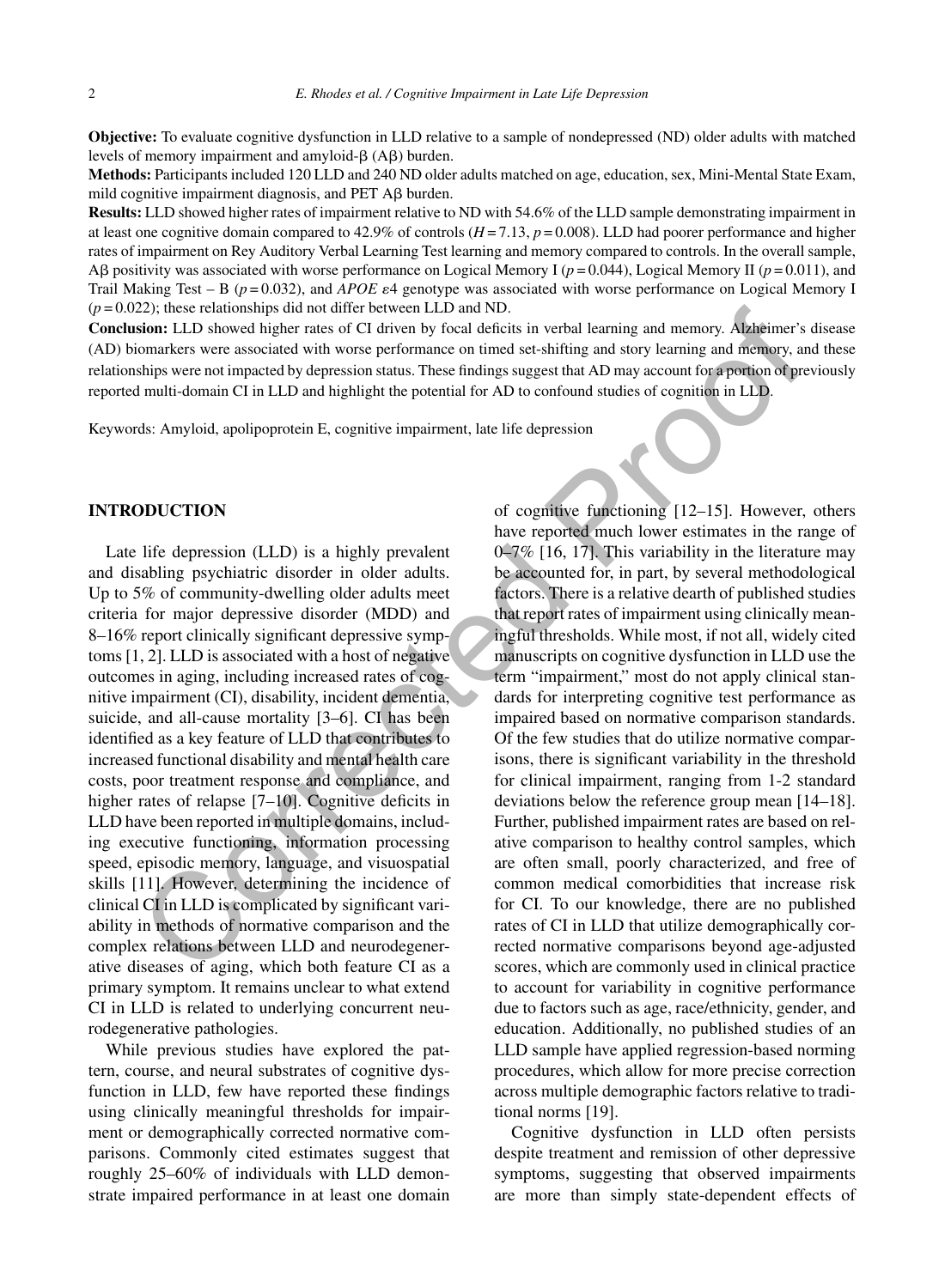depression, but rather reflect multiple neurobiological pathways including cerebrovascular, inflammatory, and neurodegenerative etiologies [14, 20–22]. Prior research examining determinants of cognitive dysfunction in LLD has focused largely on vascular [23] and inflammatory pathways [24], while relatively less is known about the contribution of *APOE*  $\varepsilon$ 4 genotype and cerebral amyloid- $\beta$  (A $\beta$ ) deposition, two widely recognized Alzheimer's disease (AD) biomarkers that are associated with increased CI and decline in non-demented older adults [25, 26]. *APOE*  $\varepsilon$ 4 genotype and A $\beta$  positivity are estimated to be present in up to 30% [27] and 30–43% [28, 29] of cognitively normal older adults depending on age, respectively, and the relationships among  $APOE$ ,  $\mathsf{AB}$ burden, and cognitive dysfunction may not be apparent early in the course of AD pathological changes. Thus, a significant proportion of cognitively normal older adults with and without LLD likely have undetected elevated risk for CI and future decline due to AD risk factors, which are not routinely accounted for in studies of cognitive functioning in LLD.

The full impact of  $APOE$  and  $A\beta$  on CI in LLD is further obscured by the use of cognitively normal nondepressed (ND) comparison groups in the existing literature [30–32]. Given that up to 48% of LLD samples meet criteria for mild cognitive impairment (MCI), typically based on the presence of memory impairment, mild functional difficulties, and preserved global cognition [18], this approach limits our understanding of how AD risk and other age-related neurologic changes (e.g., white matter hyperintensities, cerebral atrophy) may contribute to CI in LLD samples. In the absence of comparison groups with equivalent levels of global cognitive functioning and MCI diagnosis, it is difficult to determine the degree to which previously described patterns of CI in LLD could be accounted for by AD pathology. Instead, comparison of individuals with LLD to a ND normal control sample with equivalent rates of MCI and levels of global cognitive functioning allows for more precise assessment of factors that contribute to CI in LLD and ND older adults. dealy recognized NAPICIBMENT solitics, and diriculated that the same of they denote<br>have the strest had ter associated with increased CL and and chinical characteristics, including MCI states and in one denoted older addit

The current study was conducted with two primary aims. The first aim was to assess the specific profile and rates of neuropsychological impairment in LLD relative to ND controls using regression-based demographically corrected norms and a clinically meaningful cutoff for impairment. We hypothesized that, in a sample matched on key demographic (age, sex, education) and clinical characteristics (MCI status, global cognition, and  $\mathsf{A}\mathsf{B}$  positivity),

LLD participants would demonstrate a greater proportion of impairment overall and higher rates of impaired performance on tasks of executive functioning, information processing speed, and episodic memory relative to ND participants. The second aim was to assess the relative contributions of  $A\beta$  burden and *APOE* ε4 genotype on cognitive performance using a well-characterized sample of LLD and participants without LLD matched on key demographic and clinical characteristics, including MCI status and global cognitive functioning. We hypothesized that higher  $\text{A}\beta$  burden and  $\text{APOE}$   $\epsilon$ 4 genotype would be associated with poorer performance on measures of global cognition and episodic memory in the overall sample.

## **METHODS**

## *Participants*

Participants included 120 older adults with clinician-diagnosed MDD enrolled in the Alzheimer's Disease Neuroimaging Initiative – Depression (ADNI-D; ida.loni.usc.edu/login.jsp?project= ADNID) project and 240 non-depressed individuals participating in the Alzheimer's Disease Neuroimaging Initiative (ADNI) study. The ADNI-D project was launched in 2013, led by Principal Investigator R. Scott Mackin, Ph.D. The primary goal of ADNI Depression is to characterize the mechanisms contributing to CI and accelerated cognitive decline in LLD. The ADNI was launched in 2003 as a public-private partnership, led by Principal Investigator Michael W. Weiner, MD. The primary goal of ADNI has been to test whether serial magnetic resonance imaging (MRI), positron emission tomography (PET), other biological markers, and clinical and neuropsychological assessment can be combined to measure the progression of MCI and early AD.

The ND sample was matched two-to-one based on age, sex, education, Aß positivity, Mini-Mental State Exam (MMSE), and MCI status (cognitively normal versus MCI). MCI status was defined by ADNI criteria described below. All participants provided written informed consent upon their enrollment in the study. The study was conducted in accordance with the Declaration of Helsinki for protection of human subjects, with procedures approved by the institutional review boards of each study site (University of California, San Francisco and University of Pittsburgh).

For LLD participants, inclusion criteria included current diagnosis of MDD, unipolar type, without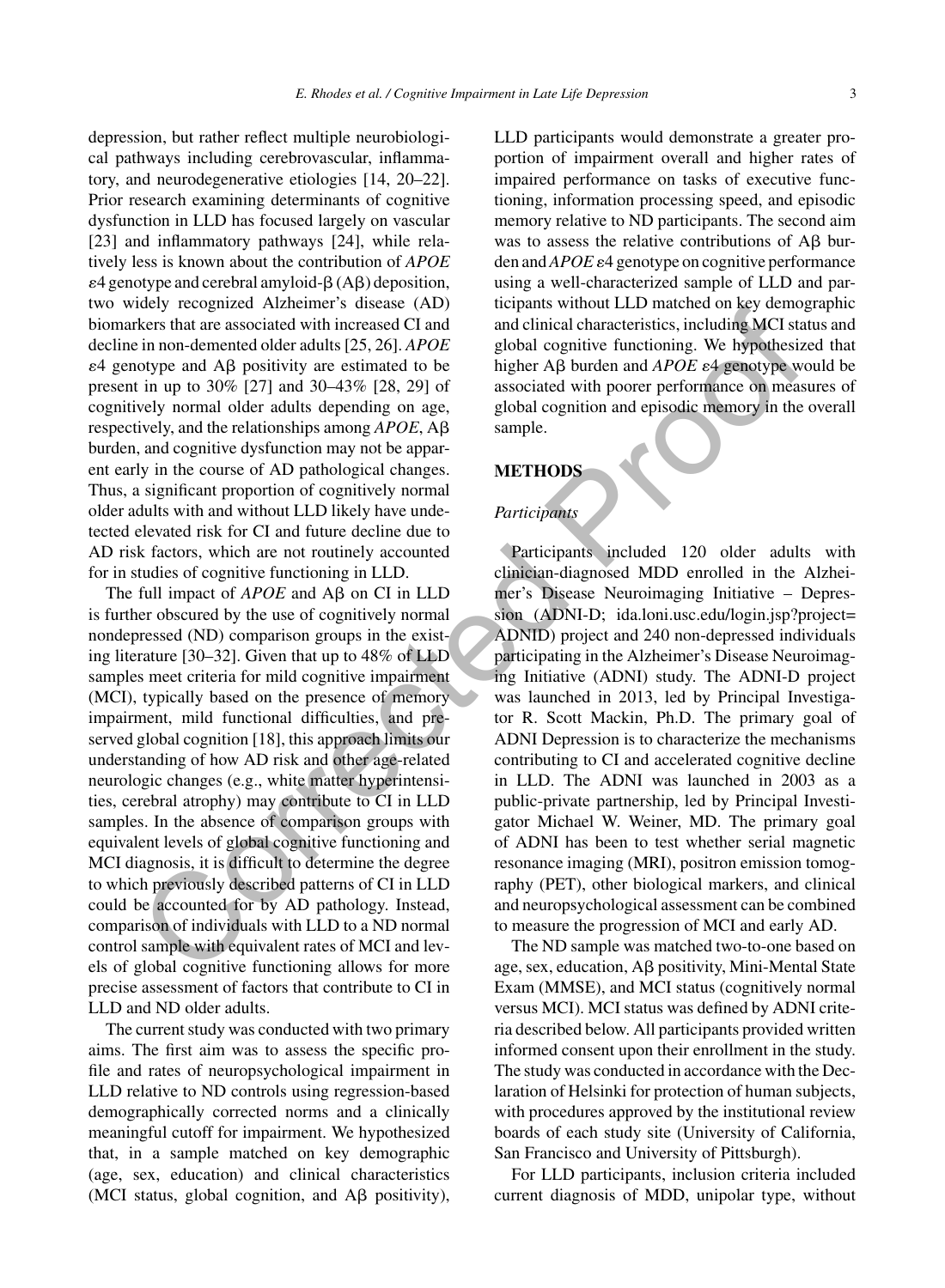psychotic features, with reported symptom severity of  $\geq$  15 on the 17-item HDRS [33], and current episode lasting at least six weeks. Diagnoses of MDD were made by a licensed clinical psychologist using the Structured Clinical Interview (SCID) for the Diagnostic and Statistical Manual of Mental Disorders – IV [34], with allowable comorbidities of Generalized Anxiety Disorder or simple phobia. Other Axis I disorders or significant current neurologic illness such as epilepsy, Parkinson's disease, traumatic brain injury, or cortical stroke, excluded individuals from participation. Those with evidence of dementia (< 25 on the MMSE) were excluded from participation as well. If inclusion criteria for the study were met, and consent was given, participants underwent a blood draw for DNA and RNA banking (with *APOE* genotyping), MRI imaging, and florbetapir PET imaging.

For the ND comparison group, data for the current study was obtained from the ADNI database. The ADNI study is conducted in accordance with the Declaration of Helsinki and procedures were approved by the institutional review boards of all participating sites. All participants provided written informed consent at enrollment. Exclusion criteria at baseline included: 1) the presence of MDD or significant symptoms of depression (Geriatric Depression Scale 15-Item score  $> 6$ ) within the past year; 2) modified Hachinski ischemia score > 5; 3) significant neurological or psychiatric illness; 4) high dose of neuroleptics or chronic sedatives or hypnotics, antiparkinsonian medication, and use of narcotic analgesics. A lifetime history of depression (i.e., more than one year prior to enrollment) was not exclusionary. Criteria for cognitively normal participants included a MMSE > 24, Global Clinical Dementia Rating Scale (CDR) score = 0.0, and no evidence of memory impairment based on WMS-R Logical Memory II raw score adjusted for education. Clinician-rated MCI criteria for ND and LLD participants included a MMSE > 24, a Global CDR score of 0.5, and scoring below an education-adjusted cutoff score on WMS-R Logical Memory II Story A [35]. All ND participants were selected from the ADNI-2 dataset, which further delineated early (EMCI) from late MCI (LMCI) based on memory scores. For the purposes of this study, all MCI participants met criteria for ADNI-2 LMCI (Logical Memory II cutoff =  $8$  for those with =  $16$  years of education; cutoff  $= 4$  for those with  $8-15$  years of education; cutoff  $= 2$  for those with 0–7 years of education). Clinician-rated MCI subtype (amnestic versus ANIS ansoness or signing the corrected methanic of the methanom content were assessed and energy per<br>kinson's discuse, data obtained, digitale LLD participants<br>the buses such as opticipay, Parkinson's discuse, control and

non-amnestic) was also obtained from the ADNI dataset and was based on the presence or absence of memory impairment [36].

#### *Procedures*

After an initial screening phone interview where inclusion criteria were assessed and demographic data obtained, eligible LLD participants were referred to their nearest ADNI clinic—either University of Pittsburgh Medical Center or University of California San Francisco, Mission Bay, where they underwent core ADNI study protocol (including some cognitive tests, a physical, blood draw for DNA and RNA, and MRI and PET imaging). Measures of cognitive functioning, and neuroimaging were obtained in a single, baseline assessment period for all participants. After completing the core ADNI protocol, LLD participants were assessed at an affiliated psychiatry site, either at the University of Pittsburgh or the University of California San Francisco, Parnassus campus, for additional clinical assessment.

#### *Regression based normative procedures*

The core ADNI study protocol includes a comprehensive battery of neuropsychological assessments described below. Raw scores from primary outcome variables for each neuropsychological test were regressed on age, sex, education, and race to create demographically corrected scores using an independent sample of baseline data from cognitively normal ADNI participants  $(n = 821)$ . The normative sample was 56% female, 89.4% Caucasian, and had an average age of 72.91 and 16.54 years of education. Of the 550 participants with available PET imaging,  $36.9\%$  were A $\beta$  positive. Of the 753 participants with *APOE* genotyping, 30.4% were E4 carriers. Because a small proportion of the sample was non-white, all other racial/ethnic categories were combined  $(n = 87)$ to create a dichotomous variable (i.e., white versus non-white). Impairment was defined as  $> 1.5$ standard deviations below the estimated average score of cognitively normal ADNI participants (i.e., below the 7th percentile). This threshold for impairment was selected in accordance with guidelines for labeling of performance test scores put forth by the American Academy of Clinical Neuropsychology [37].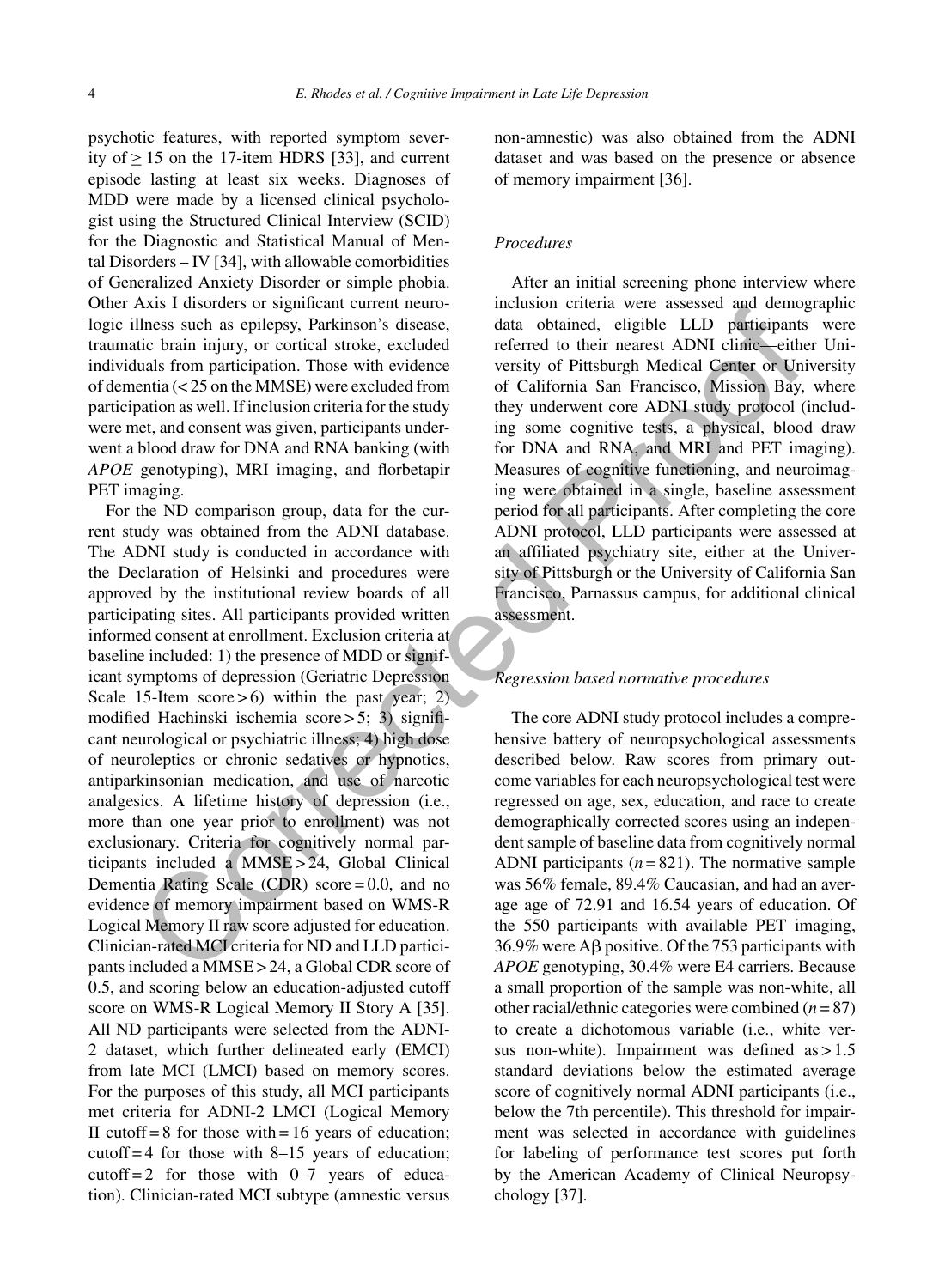#### *Measures*

#### *Global cognition*

Global cognitive functioning was assessed using the Alzheimer's Disease Assessment Scale-Cognitive Subscale (ADAS-Cog). The ADAS-Cog consists of 13 subtests designed to measure cognitive dysfunctions characteristic of AD, including delayed word recall, following commands, constructional praxis, naming, ideational praxis, orientation, word recognition, auditory comprehension, word finding ability, and spoken language ability [38]. The primary outcome variable was the ADAS-Cog total score, which ranges from 0–85 with each point representing a performance error and lower scores reflecting better performance.

#### *Memory*

Verbal learning and memory were assessed using the Wechsler Memory Scale – Revised (WMS-R) and the Rey Auditory Verbal Learning Test (AVLT). The Logical Memory test was used to assess learning and memory for stories, with number of story elements recalled immediately following presentation (Logical Memory I) and after a 30 min delay (Logical Memory II) as the outcome measures [39]. The AVLT assesses learning and memory for a 15-item word list presented across five learning trials [40]. AVLT outcome variables included the sum of immediate recall for learning trials, immediate recall, and recall of the target list following a 30 min delay. convolg communicals, constantioning matrix,  $\mu$  and particle intervent from the comparison in the correct and the principle and the correct and the ADAS-Cog total score, which and imaging as described previously [46] and

## *Language*

Language was assessed using the Boston Naming Test (BNT) and the Category Fluency Test. The BNT is a measure of visual confrontation naming, with total number correct as the outcome variable [41]. Semantic fluency was assessed using the Category Fluency Test (Animals), with the total number of correct items generated as the outcome variable [42].

#### *Attention/processing speed/executive functioning*

Attention and psychomotor processing speed were assessed using the Trail Making Test – Part A. Executive functioning was assessed using the Trail Making Test – Part B and letter fluency. The Trail Making Test – Part B measures rapid set-shifting, with time to completion as the outcome variable [43].

#### *Depression severity and history*

Severity of depression symptoms at baseline was assessed using the 15-item Geriatric Depression Scale [44]. Depression history was collected with a self-reported retrospective measure that was verified in clinic with research coordinators. Lengths of individual depressive episodes were coded in months. The depression history retrospective measure was developed utilizing the basic structure of NIMH's life-chart method [45].

## *Amyloid burden*

All participants underwent florbetapir PET amyloid imaging as described previously [46]. Four 5 min frames were acquired at 50–70 min postinjection. Florbetapir images were coregistered to a concurrently acquired structural MRI scan. Regional and cortical summary standard uptake value ratios (SUVRs) were calculated using anatomical regions defined in FreeSurfer 5.3 [47]. The cortical summary SUVR was a composite of frontal, cingulate, temporal, and parietal regions relative to the whole cerebellum.  $\overrightarrow{AB}$  positivity was defined as SUVR > 1.11 [48].

#### *APOE 4 genotype*

For the purpose of this study, genotype was analyzed as a dichotomous variable defined as presence or absence of 3/4 or 4/4 genotypes, referred to as 4 allele, commonly associated with increased AD risk [49].

#### *Statistical analysis*

Demographic and clinical features of LLD and ND groups were compared using Wilcoxon rank sum tests for continuous demographic and clinical characteristics and Fisher's Exact test for categorical variables. To evaluate cognitive functioning between the two groups linear regression models were estimated and tested. Model fits were evaluated through analysis of the residuals. Skewed measures were log transformed (Trail Making Test – Part A, B). Linear regression models were used to model factors associated with cognitive performance. These factors included age, education, sex, MCI status (i.e., MCI versus cognitively normal based on ADNI criteria), Aβ burden, *APOE* status, depression severity, and global cognition. *p*-values were adjusted for multiple comparisons with a Holm correction [50] with a *p*-value of < 0.05 considered statistically significant. Analyses were conducted using R [51].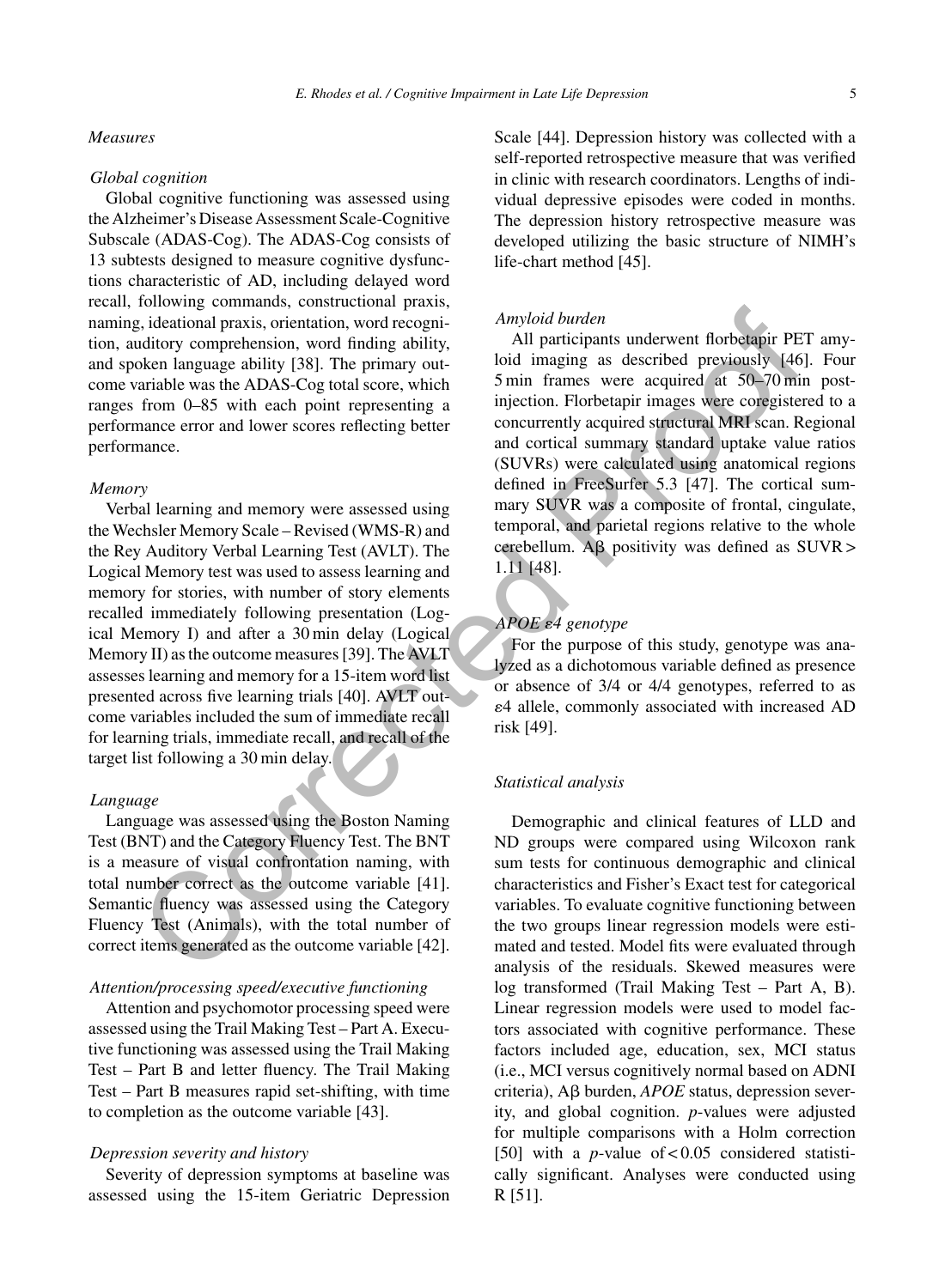Table 1 Demographic and Clinical Characteristics of LLD and ND Groups  $(n=360)$ 

|                                   | <b>LLD</b>       | ND               |                  |
|-----------------------------------|------------------|------------------|------------------|
|                                   | $(n = 120)$      | $(n = 240)$      |                  |
|                                   | $Mean \pm SD$    | $Mean \pm SD$    | $\boldsymbol{p}$ |
| $Age^*$ , y                       | $70.96 \pm 5.33$ | $71.24 \pm 6.51$ | 0.34             |
| Education*, y                     | $16.28 \pm 1.95$ | $16.50 \pm 2.47$ | 0.28             |
| Gender*, No. female (%)           | 81 (67.5%)       | 155 (64.6%)      | 0.64             |
| Race, No. Caucasian (%)           | 104 (87.4%)      | 219 (91.2%)      | 0.27             |
| CDR, No. $> 0$ (%)                | 73 (64%)         | 84 (35%)         | < 0.001          |
| APOE Status,                      | 30(25.6%)        | 72 (30.1%)       | 0.45             |
| $No. \varepsilon 4 + (\%)$        |                  |                  |                  |
| Amyloid Status*,                  | 24 (20%)         | 48 (20%)         | > 0.99           |
| No. $\mathbf{A}\mathbf{B} + (\%)$ |                  |                  |                  |
| Global WMH Burden                 | 3.76(3.41)       | 5.22(6.87)       | 0.64             |
| Cognitive Status*,                | 38 (31.7%)       | 82 (34.6%)       | 0.64             |
| No. MCI $(\% )$                   |                  |                  |                  |
| Amnestic MCI, No. (%)             | 15 (39.5%)       | 80 (97.6%)       | < 0.001          |
| $MMSE^*$                          | 29.07 (1.03)     | 29.02 (1.20)     | 0.99             |
| $GDS(15\text{-item})$             | 7.18(3.25)       | 1.17(1.29)       | < 0.001          |
| Number of MDD<br>Episodes         | 2.54(1.86)       |                  |                  |
| Age at First MDD Onset            | 32.76 (20.76)    |                  |                  |
| MDD Onset, No. LOD<br>$(\%)$      | 13 (10.8%)       |                  |                  |

∗Matching variable; CRD, Clinical Dementia Rating Scale; WMH, white matter hyperintensity; MCI, mild cognitive impairment; MMSE, Mini-Mental State Exam; GDS, Geriatric Depression Scale; MDD, major depressive disorder; LOD, late onset depression.

#### **RESULTS**

#### *Demographic and clinical characteristics*

The mean age for the overall sample was 71.15  $(SD = 6.13)$ , the mean level of education was 16.43  $(SD = 2.31)$ , and the mean total MMSE score was 29.04 (SD = 1.15). The overall sample was  $65.6\%$ female and 90.0% Caucasian. Twenty percent of the overall sample was  $\text{A}\beta$  positive using a cutoff of 1.11 SUVR,  $28.7\%$  were *APOE*  $\varepsilon$ 4 +, and 33.6% met criteria for MCI. The ND group had a higher proportion of amnestic MCI (97.5%) compared to the LLD group  $(39.6\%, p < 0.001)$ . The LLD group had higher total CDR  $(p = 0.001)$  and reported more depressive symptoms on the GDS  $(p=0.001)$  compared to the ND control group. The study groups did not differ on any other demographic or clinical characteristics (see Table 1).

With regard to group comparisons of raw cognitive performance, the LLD group performed significantly worse on measures on AVLT learning  $(t = -4.06)$ ,  $p = 0.001$ ) and immediate recall (AVLT Immediate Recall,  $t = -2.90$ ,  $p = 0.040$ ). Raw performance on TMT-B and AVLT Delayed Recall were numerically

Table 2 Neuropsychological Test Performance

| LLD $(n = 120)$<br>$Mean \pm SD$ | $ND (n = 240)$<br>$Mean \pm SD$ | p     |
|----------------------------------|---------------------------------|-------|
| $9.50 \pm 5.15$                  | $9.67 \pm 5.06$                 | 1.00  |
| $42.26 \pm 11.05$                | $45.75 \pm 10.50$               | 0.001 |
| $8.18 \pm 3.83$                  | $9.05 + 3.62$                   | 0.040 |
| $7.06 + 4.42$                    | $7.70 \pm 4.02$                 | 0.274 |
| $12.93 \pm 4.01$                 | $12.80 \pm 3.63$                | 1.00  |
| $11.31 \pm 4.39$                 | $11.47 \pm 3.97$                | 1.00  |
| $20.87 + 5.55$                   | $20.32 + 5.33$                  | 1.00  |
| $27.68 \pm 2.32$                 | $27.81 \pm 3.07$                | 1.00  |
| $33.19 \pm 11.83$                | $33.57 \pm 12.23$               | 1.00  |
| $83.51 + 41.44$                  | $90.54 \pm 46.68$               | 0.274 |
|                                  |                                 |       |

ADAS, Alzheimer's Disease Assessment Scale; AVLT, Auditory Verbal Learning Test; LM, Logical Memory; BNT, Boston Naming Test; TMT, Trail Making Test.

lower in the LLD group, though these effects did not differ after correction for multiple comparisons. Raw performance on other neuropsychological tests did not differ between groups (see Table 2).

### *Rates of impairment using normative comparison*

When CI was examined as a categorical variable (i.e., percentage of individuals falling at or below the 7th percentile for each measure), 56.4% of the LLD group was impaired on at least one cognitive domain compared to 42.9% of the ND group. The distribution of CI differed between groups, with a greater proportion of the LLD group impaired on more domains compared to the ND control group  $(H = 7.13, p = 0.008)$ . A significantly greater proportion of the LLD group was impaired relative to ND controls on AVLT Learning (21.8% versus 11.2%,  $p = 0.006$ ), AVLT Immediate Recall (19.5% versus 8.4%, *p* = 0.003), and AVLT Delayed Recall (17.8% versus 9.6%,  $p = 0.023$ , see Fig. 1). Rates of impairment did not differ between groups on any other measures (all *p*s > 0.05). 25.0 (1%)<br>
(15.2 (645.7) and (35.4 (641)<br>
(16.8 (17.2 (645.7) contains Plusch and ART 27.68 +2.32 (2013 + 3.76<br>
(16.8 (17.1%) 48.2 (2018) 20.2 + 3.3 (17.1%) 11.1%<br>
(17.8 (17.1%) 48.2 (18.8 (17.1%) 48.2 (18.8 (17.1%) 40.8

#### *Contribution of amyloid and APOE*

Multiple linear regressions models were used to assess the impact of  $APOE$  genotype and  $A\beta$  burden on neuropsychological test performance in the whole sample (Table 3). After accounting for relevant demographic (age, sex, education) and clinical characteristics (MCI diagnosis, MMSE, depression severity),  $\overrightarrow{AB}$  SUVR was associated with poorer performance on Logical Memory I ( $\beta$  = -3.55, S.E.  $= 0.18$ ,  $t = -2.02$ ,  $p = 0.044$ ), Logical Memory II,  $(\beta = -0.50, S.E. = 0.19, t = -2.57, p = 0.011)$ , and Trail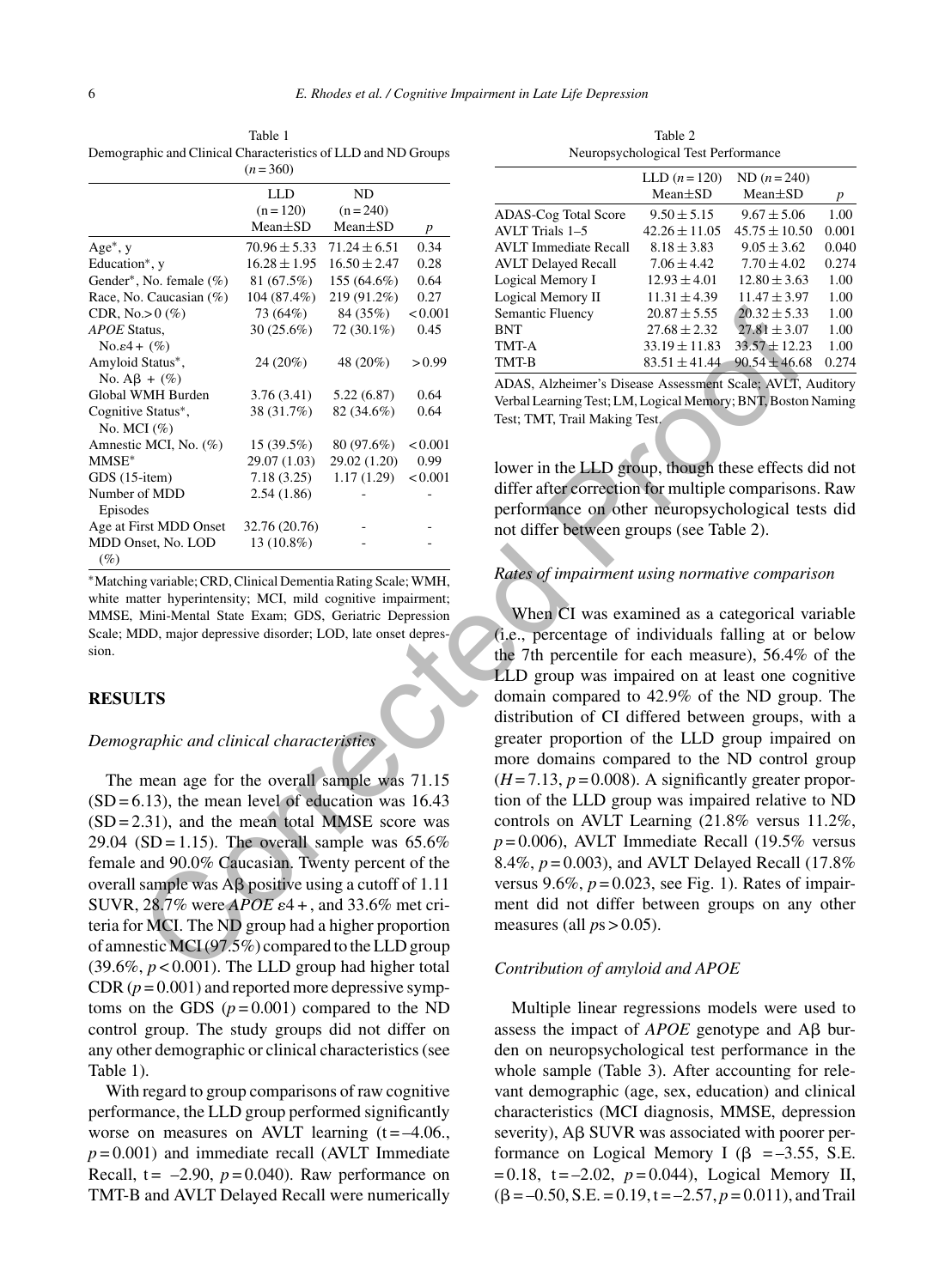

Fig. 1. Proportion of participants with clinically significant impairments on neuropsychological test performance at –1.5 standard deviations LLD, late life depression; ND, non-depressed; ADAS, Alzheimer's Disease Assessment Scale; AVLT, Auditory Verbal Learning Test; LM, Logical Memory; BNT, Boston Naming Test; TMT, Trail Making Test; ∗*p*; < 0.05; ∗∗*p*; < 0.01; ∗∗∗*p*; < 0.001.

Making Test - Part B ( $\beta$  = 0.05, S.E. = 0.02, t = 2.15, *p* = 0.032), while *APOE* genotype was associated only with poorer performance on Logical Memory I  $(\beta=-0.92, S.E. = 0.40, t = -2.30, p = 0.022)$ . The relationship of  $\text{A}\beta$ ,  $\text{APOE}$ , and these cognitive measures did not differ between LLD and ND groups. There was no difference in overall rate of CI between  $A\beta$ positive and  $APOE \varepsilon_4$  positive LLD participants compared to biomarker negative LLD participants (all  $p s > 0.05$ ).

#### **DISCUSSION**

The present study was conducted to determine the incidence of CI in LLD using regression-based demographically corrected norms, as well as to assess the impact of  $\mathbf{A}\boldsymbol{\beta}$  burden and  $APOE$  genotype on cognitive functioning in a sample of individuals with LLD and ND controls matched on key clinical and demographic variables. Our results showed that, after matching for AD risk factors and global cognitive status, 54.6% of the LLD sample and 42.9% of the ND control sample demonstrated impairment in at least one cognitive domain. We found that LLD was associated with focal deficits in list learning and memory relative to nondepressed controls, and that increased  $\text{A}\beta$  burden and  $\text{APOE}$   $\varepsilon$ 4 carrier status were independently associated with poorer cognitive functioning on tests of story learning and memory and rapid set shifting in the sample as a whole, but

these relationships did not differ for LLD and ND participants. Each of these results will be discussed below.

Our finding that 56.4% of the LLD group demonstrated CI is ostensibly consistent with the extant literature, though it should be noted that our threshold for impairment was more conservative (i.e., performance < 7th percentile) than that used in widely-cited estimates (< 10th percentile) [12, 14]. This result is important for several reasons. First, to our knowledge, this is the first study to use regression based, demographically corrected norms to classify CI in LLD. While others have established impairment in LLD participants via relative comparisons to standard scores derived from performance of healthy control participants [12, 14–17], this approach is vulnerable to confounding effects of uncontrolled or unknown demographic and clinical factors in the comparison sample. Thus, while the rate of impairment we report is consistent with previous studies, our findings suggest that using traditional metrics of control group performance as the standard for relative comparison may result in artificially inflated impairment rates. Second, our results demonstrate that, when matched on key demographic and clinical variables, over 40% of the ND control group also showed clinically meaningful CI in at least one domain. This is likely driven, in part, by AD biomarkers, as nearly 35% of our ND control group met criteria for MCI, 20% were Aβ positive, and 30% were *APOE* positive. Taken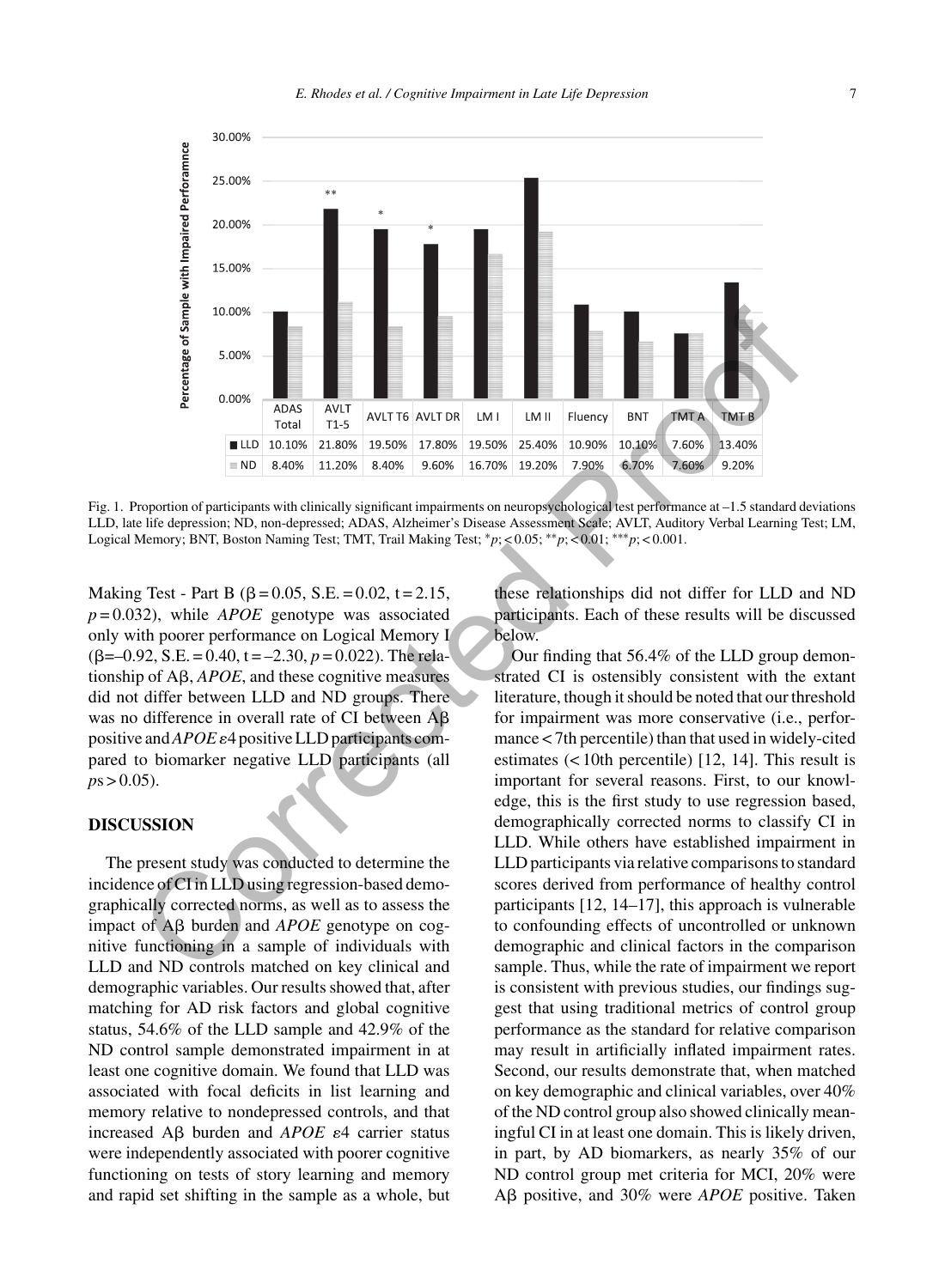|                         |                                                  |                   | Ω                | ummary of clinical and demographic predictors of neuropsychological test performance                                                                                          |                   |                     |                   |                   |                  |                   |
|-------------------------|--------------------------------------------------|-------------------|------------------|-------------------------------------------------------------------------------------------------------------------------------------------------------------------------------|-------------------|---------------------|-------------------|-------------------|------------------|-------------------|
|                         | ADAS-Cog                                         | AVLT T1-T5        | AVLT T6          | <b>AVLT DR</b>                                                                                                                                                                | LMI               | LM II               | BNT               | Fluency           | <b>IMTA</b>      | IMITB             |
| Model R <sup>2</sup>    | 0.21                                             | 0.28              | 0.21             | 0.18                                                                                                                                                                          | 0.30              | 0.30                |                   | 0.13              | 0.08             |                   |
| F-statistic             |                                                  | 18.26             | 12.66            | 10.46                                                                                                                                                                         | 20.23             | 20.23               | ୍ର                | 7.65              | 5.08             | 11.66             |
|                         | 8,346                                            | 8,347             | 8,345            | 8,346                                                                                                                                                                         | 8,346             | 8,346               | 8.347             | 8,347             | 8,347            | 8,345             |
|                         | (3.E.)                                           | (3.5)             | (3.E.)           | (3.E.)                                                                                                                                                                        | $\beta$ (S.E.)    | $\beta$ (S.E.)      | $\beta$ (S.E.)    | $\beta$ (S.E.)    | (3.E.)           | (3.E.)            |
| intercept               | $9.05***$ (0.52)                                 | 45.95*** (1.06)   | 9*** (0.38)      | $8.05***$ (0.44)                                                                                                                                                              | 14.11*** (0.36)   | $12.93***$ $(0.38)$ | $28.18***$ (0.33) | $20.27***$ (0.58) | $3.50***$ (0.04) | $4.30***$ (0.04)  |
| Age                     | $.36***$ (0.25)                                  | $-3.10***$ (0.50) | $1.05***$ (0.38) | $-0.99***$ (0.43)                                                                                                                                                             | $-0.18(0.17)$     | $-0.06(0.18)$       | $-0.11(0.16)$     | $-0.77**$ (0.28)  | $0.06***$ (0.02) | (0.02)<br>$11***$ |
| Sex                     | $-0.85(0.52)$                                    | $.85***(1.04)$    | $.92* (0.38)$    | $1.00^* (0.43)$                                                                                                                                                               | 0.29(0.36)        | 0.19(0.38)          | $-0.44(0.32)$     | 0.57(0.57)        | $-0.08*0.04$     | $-0.02(0.04)$     |
| Education               | $-0.45(0.25)$                                    | $1.31**$ (0.50)   | $.38*(0.18)$     | $0.50^{*}$ $(0.21)$                                                                                                                                                           | $0.41*0.17$       | 0.35(0.18)          | 0.13(0.16)        | $0.03***$ (0.27)  | $-0.01(0.02)$    | $-0.05**$ (0.02)  |
| MMSE                    | $0.61* (0.25)$                                   | $1.85***$ (0.51)  | $0.53**$ (0.19)  | 0.41(0.21)                                                                                                                                                                    | $0.54**$ (0.18)   | 0.72(0.19)          | 0.12(0.16)        | $0.94***$ (0.28)  | $-0.06**00.02$   | $-0.07***$ (0.02  |
| A <sub>B</sub> SUVR     | 10 (0.26)                                        | $-0.04(0.53)$     | .46(0.55)        | $-0.19$ $0.22$                                                                                                                                                                | $-0.37*$ $(0.18)$ | $-0.50*$ $(0.19)$   | $-0.22(0.16)$     | 0.11(0.29)        | 0.01(0.02)       | $0.05*$ $(0.02)$  |
| $APOE$ $\varepsilon$ 4+ | $-0.23(0.58)$                                    | $-2.06(1.16)$     | 0.26 (0.42)      | $-0.75(0.48)$                                                                                                                                                                 | $-0.92*00.40$     | $-0.26(0.42)$       | $-0.06(0.36)$     | 0.84(0.64)        | $-0.03(0.04)$    | $-0.002(0.05)$    |
| MCI dx                  | $3.54***$ (0.53)                                 | $5.67***$ (1.07)  | $82***$ (0.39)   | $-2.10***$ (0.44                                                                                                                                                              | $3.54***$ (0.37)  | $4.34***$ (0.39)    | $0.80* (0.33)$    | $1.57**$ (0.59)   | 0.03(0.04)       | $0.12**$ (0.04)   |
| LD dx                   | 0.03(0.51)                                       | $4.20***$ (1.03)  | $-1.09**$ (0.38) | $-0.92*(0.43)$                                                                                                                                                                | $-0.04(0.36)$     | $-0.31(0.37)$       | 0.16(0.32)        | 0.50(0.57)        | 0.04(0.04)       | $0.09*00.04$      |
|                         |                                                  |                   |                  | ADAS, Alzheimer's Disease Assessment Scale; AVLT, Auditory Verbal Learning Test; LM, Logical Memory; BNT, Boston Naming Test; TMT, Trail Making Test; DF, degrees of freedom: |                   |                     |                   |                   |                  |                   |
|                         | * $p < 0.05$ ; ** $p < 0.01$ ; *** $p < 0.001$ . |                   |                  |                                                                                                                                                                               |                   |                     |                   |                   |                  |                   |

together, these findings illustrate how defining CI relative to a limited sample of healthy control participants may misrepresent the true incidence of CI in LLD, especially when neurodegenerative disease burden is unknown.

When comparing rates of impairment across neuropsychological tasks using regression-based norms we found that individuals with LLD showed greater rates of impaired performance on learning, immediate recall, and delayed recall trials for a word list episodic memory task (AVLT Trials 1–5, Immediate Recall & Delayed Recall) compared to ND participants. For each of these metrics the rate of impairment was approximately twice as high in the LLD group relative to the ND group even after matching for MCI status and overall cognitive functioning. These results highlight a particularly salient dysexecutive learning process in LLD characterized by inefficient learning that negatively impacts performance on subsequent memory trials. In contrast, when comparing cognitive performance using raw scores without regressionbased normative correction, individuals with LLD showed worse performance on learning and immediate memory only (AVLT Trials 1–5 & Immediate Recall), suggesting that reliance on scores that are not corrected for demographic variables to characterize cognitive dysfunction may obscure clinically meaningful memory impairment unique to LLD. Contrary to our hypothesis, we did not find evidence for reduced performance or increased CI in the LLD group on standalone measures of executive functioning or information processing speed, which are thought to represent core features of cognitive dysfunction in LLD [12, 52, 53], though there was indirect evidence of a dysexecutive memory profile. Given that our sample was uniquely matched on multiple AD risk factors, these more focal findings suggest that early effects of AD pathology may account for some previously described multi-domain cognitive deficits in LLD. The metric of the correction in the three of the correction in the correction in the correction in the correction in the correction in the correction in the correction in the correction in the correction in the correction

With regard to the contribution of AD biomarkers to cognitive performance in the whole sample, we found that Aß SUVR predicted worse performance on measures of story learning and memory (LM I & II) and rapid set-shifting (TMT-B). *APOE* ε4 carrier status was significantly associated with worse performance solely on story learning (LM I). These findings are consistent with existing literature showing associations between  $\text{A}\beta$ ,  $\text{APOE}$ , and measures of episodic memory in nondemented older adults [26, 27] and highlight the importance of accounting for the impact of AD biomarkers when evaluating aging

Table 3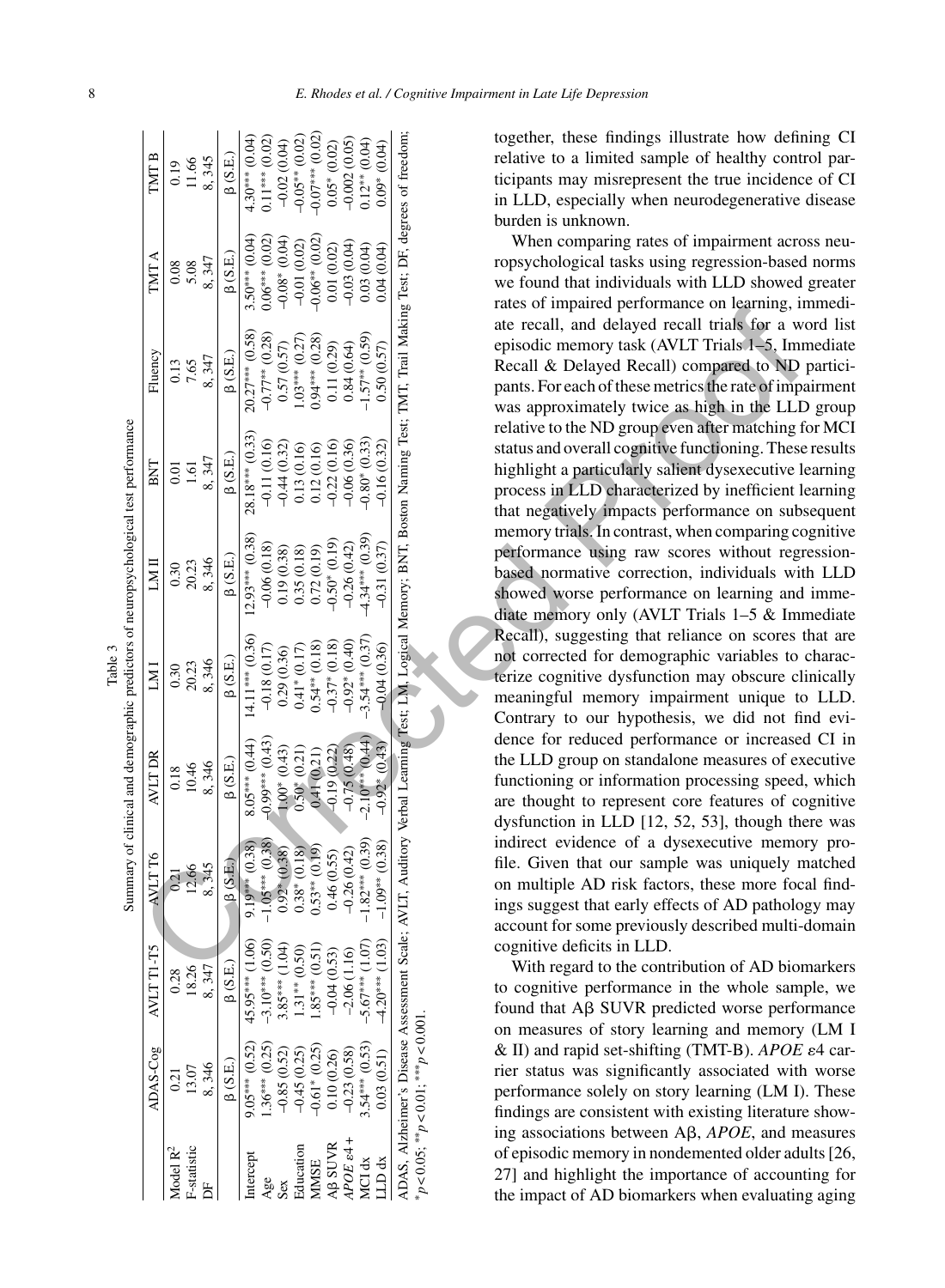populations, even in samples that are largely cognitively intact. Given that  $APOE \varepsilon_4$  genotype is present in 30% of nondemented older adults depending on age and  $\text{A}\beta$  status [27] and  $\text{A}\beta$  burden increases with age, with up to 60% of adults over the age of 85 meeting criteria for  $\mathsf{AB}$  positivity [54], there is potential for AD to function as a significant confounding factor in geriatric psychiatry research samples. Though the relation of  $A\beta$  SUVR and TMT-B performance was unexpected in a sample that was largely cognitively normal, it is consistent with the executive dysfunction commonly present in clinical AD and may reflect early cognitive changes secondary to elevated AD pathology. We also report that the relationship of  $A\beta$  and cognitive dysfunction did not differ between depressed and non-depressed older adults. This importantly suggests that elevated rates of CI in LLD are independent of  $A\beta$  deposition.

Participants in our analyses were matched on global measures of cognition and proportion of MCI with the intent to make the most conservative comparison of specific CI and relationship of  $A\beta$  to cognition. While we recognize that matching the groups on MCI impacts our ability to detect memory differences between these groups, particularly on the Logical Memory subtest, we did report more impairment in LLD on a test of list learning. We interpret these results to largely reflect an impaired learning process in earlier trials demonstrated by the LLD group that may be more evident in list learning paradigms than for story learning. However, we acknowledge that based on our matching criteria a similar deficit in Logical Memory may have been obscured. Additionally, we found that in the ND sample, clinician diagnosed MCI was more likely to be rated as amnestic than in the ADNI-D sample despite identical criteria for MCI diagnosis. In the ADNI, the MCI participants are almost always rated as amnestic, in part because the ADNI was designed to capture memory impairment characteristic of early AD, as opposed to other cognitive phenotypes (e.g., dysexecutive, multi-domain). However, as our results show, multi-domain and non-amnestic MCI were present in the ADNI ND sample but not captured by clinician rating. Even in participants categorized as cognitively normal by ADNI criteria, there is still significant CI in non-memory domains. These findings highlight the high degree of variability in clinician ratings of MCI, even when following established diagnostic criteria, which has the potential to negatively impact studies of aging and cognition. Given evidence from prior studies showing improved sensitivity,

specificity, validity, and reliability of more comprehensive neuropsychological diagnostic methods with actuarial decision-making relative to ADNI MCI criteria [55–57], future research is warranted to examine the potential impact of MCI diagnostic criteria on geriatric psychiatry research.

Though these results are robust, there are some limitations to state. The cross-sectional nature of the data makes it impossible to speculate about longitudinal change. For example, this highly educated sample may have already experienced cognitive decline but remains within a normative range thus appearing unimpaired. The cross-sectional design also is uninformative with respect to future cognitive decline in either group. Further, it is possible that the relative contribution of AD risk to CI in this sample will increase over time as underlying neurodegenerative processes progress. Thus, it will be important for future research to examine longitudinal trajectories of cognitive change in LLD. Although matching on key demographic and clinical variables is considered a strength of this study, matching on MMSE and MCI status, which is based in part on memory performance, may have obscured or minimized memory impairments secondary to LLD. Finally, our study sample and normative reference sample were both highly educated and predominantly Caucasian, which limits the generalizability of our findings to racial/ethnic minorities and individuals with lower levels of education. Ideally, a normative reference sample would include equal proportions of representation across all levels and categories of variability; however, we were restricted to broader, less specific categories (e.g., white/non-white) due to limited representation in low education and racial minority groups. The relations of Ap SOV Ram IVI-B perform.<br>
The mean in the case of the section of Ap Sov Ram IVI-B performance is the source of the synchromomonly present in chinal AD<br>
was uncapced of a sample that was largely and chang

To our knowledge this is the first study to assess rates of neuropsychological impairment in LLD relative to ND controls using regression-based demographically corrected norms and first to investigate the impact of *in vivo*  $\text{A}\beta$  burden and  $APOE$  on cognitive functioning in a large sample of clinically depressed and ND older adults matched on key demographic and clinical variables, including AD biomarkers. When controlling for AD biomarkers, LLD was associated with a ∼30% higher rate of CI relative to ND participants. Though the overall rate of CI in LLD was consistent with previous findings, our results suggest that the profile of LLD neurocognitive dysfunction may be more focal than previously reported. We found increased rates of impairment on measures of list learning and memory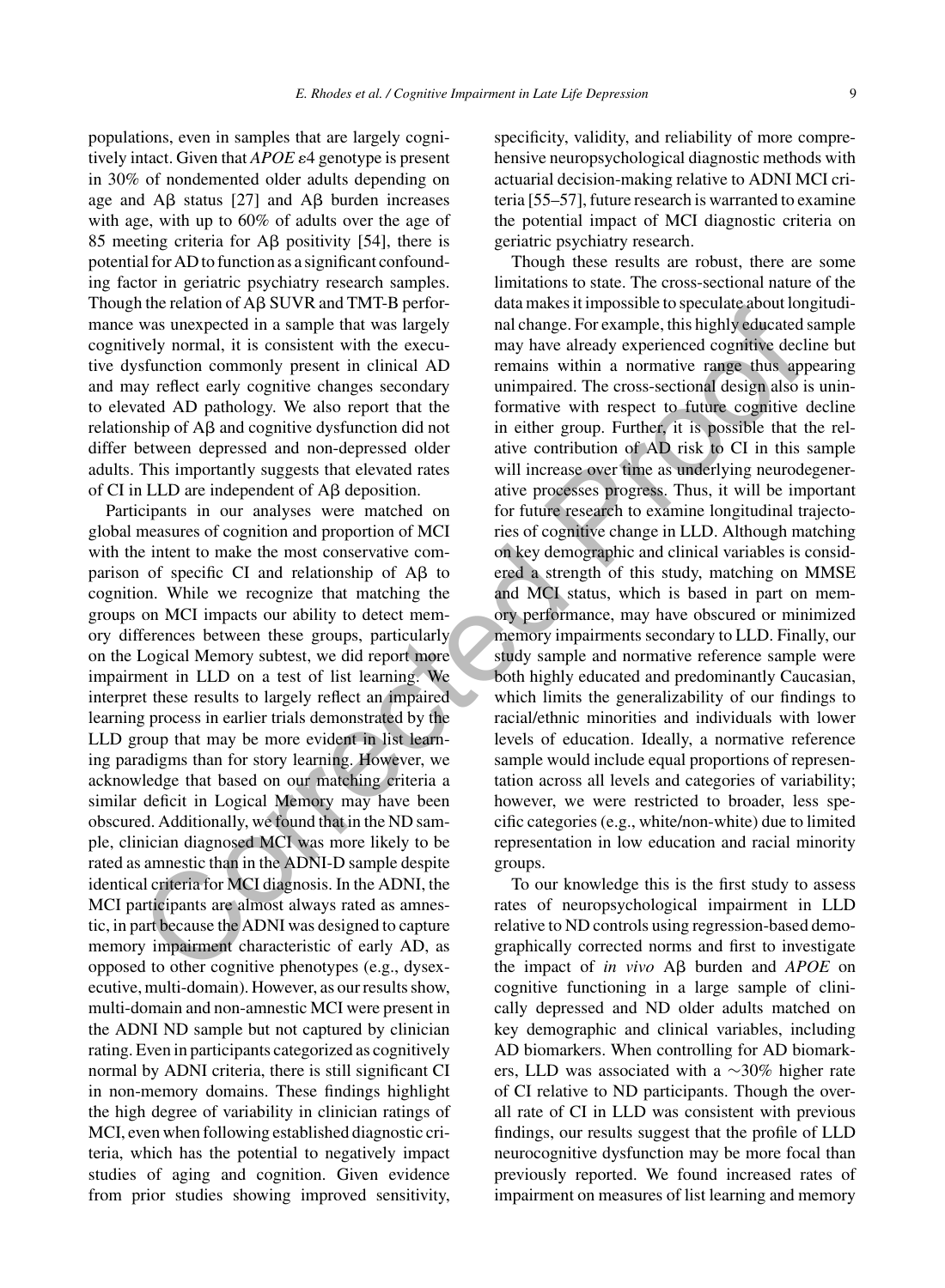that support a pattern of memory impairment in LLD primarily characterized by a dysexecutive, retrievalbased memory profile. However, we acknowledge that controlling for MCI and controlling for multiple comparisons may have limited the results to the most prominent differences.

Our results also highlight the confounding role of AD processes in cognitive functioning in LLD, which have not been well characterized in prior studies and may account for more diffuse patterns of impairment reported in the extant literature. Our findings underscore the potential for AD risk to impact results of clinical trials in LLD and other geriatric psychiatry research examining cognition as an outcome. Collectively, these findings offer important clarification on the relative contributions of depression,  $\overrightarrow{AB}$  burden, and *APOE* genotype to CI in nondemented older adults and serve as an important step in disambiguating the role of AD as a confound in the assessment of CI in LLD.

#### **ACKNOWLEDGMENTS**

We acknowledge Avid Radiopharmaceuticals for providing Florbetapir for this study.

This research was also supported in part by the Ray and Dagmar Dolby Family Fund.

Data collection and sharing for the ADNI Depression Project was funded by the National Institute of Mental Health (NIMHR01MH098062-01A1), and through contributions from Eli Lilly and Company. The grantee organization is the University of California, San Francisco, and the study is coordinated by the Alzheimer's Therapeutic Research Institute at the University of Southern California. ADNI Depression data are disseminated by the Laboratory for Neuro Imaging at the University of Southern California.

Data collection and sharing for this project was funded by the Alzheimer's Disease Neuroimaging Initiative (ADNI) (National Institutes of Health Grant U01 AG024904) and DOD ADNI (Department of Defense award number W81XWH-12-2-0012). ADNI is funded by the National Institute on Aging, the National Institute of Biomedical Imaging and Bioengineering, and through generous contributions from the following: AbbVie, Alzheimer's Association; Alzheimer's Drug Discovery Foundation; Araclon Biotech; BioClinica, Inc.; Biogen; Bristol-Myers Squibb Company; CereSpir, Inc.; Cogstate; Eisai Inc.; Elan Pharmaceuticals, Inc.; Eli Lilly and Company; EuroImmun; F. Hoffmann-La Roche Ltd

and its affiliated company Genentech, Inc.;Fujirebio; GE Healthcare; IXICO Ltd.; Janssen Alzheimer Immunotherapy Research & Development, LLC.; Johnson & Johnson Pharmaceutical Research & Development LLC.; Lumosity; Lundbeck; Merck & Co., Inc.; Meso Scale Diagnostics, LLC.; NeuroRx Research; Neurotrack Technologies; Novartis Pharmaceuticals Corporation; Pfizer Inc.; Piramal Imaging; Servier; Takeda Pharmaceutical Company; and Transition Therapeutics. The Canadian Institutes of Health Research is providing funds to support ADNI clinical sites in Canada. Private sector contributions are facilitated by the Foundation for the National Institutes of Health [\(http://www.fnih.org](http://www.fnih.org)). The grantee organization is the Northern California Institute for Research and Education, and the study is coordinated by the Alzheimer's Therapeutic Research Institute at the University of Southern California. ADNI data are disseminated by the Laboratory for Neuro Imaging at the University of Southern California. The extent was finding to the above the correct and the state of the state interaction and the state in the extent inference of the state of the state in the extent lifet in the extent in the extent in the protein is the

Authors' disclosures available online [\(https://](https://www.j-alz.com/manuscript-disclosures/20-1089r1) www.j-alz.com/manuscript-disclosures/20-1089r1).

# **REFERENCES**

- [1] Blazer DG (2003) Depression in late life: Review and commentary. *J Gerontol A Biol Sci Med Sci* **58**, M249-M265.
- [2] Steffens DC, Fisher GG, Langa KM, Potter GG, Plassman BL (2009) Prevalence of depression among older Americans: The Aging, Demographics and Memory Study. *Int Psychogeriatr* **21**, 879-888.
- [3] Gabryelewicz T, Styczynska M, Luczywek E, Barczak A, Pfeffer A, Androsiuk W, Chodakowska-Zebrowska M, Wasiak B, Peplonska B, Barcikowska M (2007) The rate of conversion of mild cognitive impairment to dementia: Predictive role of depression. *Int J Geriatr Psychiatry* **22**, 563-567.
- [4] Byers AL, Yaffe K (2011) Depression and risk of developing dementia. *Nat Rev Neurol* **7**, 323-331.
- [5] Beekman AT, Penninx BW, Deeg DJ, de Beurs E, Geerling SW, van Tilburg W (2002) The impact of depression on the well-being, disability and use of services in older adults: A longitudinal perspective. *Acta Psychiatr Scand* **105**, 20-27.
- [6] Bruce ML, Ten Have TR, Reynolds CF, 3rd, Katz, II, Schulberg HC, Mulsant BH, Brown GK, McAvay GJ, Pearson JL, Alexopoulos GS (2004) Reducing suicidal ideation and depressive symptoms in depressed older primary care patients: A randomized controlled trial. *JAMA* **291**, 1081- 1091.
- [7] Alexopoulos GS (2005) Depression in the elderly. *Lancet* **365**, 1961-1970.
- [8] Alexopoulos GS, Meyers BS, Young RC, Kalayam B, Kakuma T, Gabrielle M, Sirey JA, Hull J (2000) Executive dysfunction and long-term outcomes of geriatric depression. *Arch Gen Psychiatry* **57**, 285-290.
- Kiosses DN, Klimstra S, Murphy C, Alexopoulos GS (2001) Executive dysfunction and disability in elderly patients with major depression. *Am J Geriatr Psychiatry* **9**, 269-274.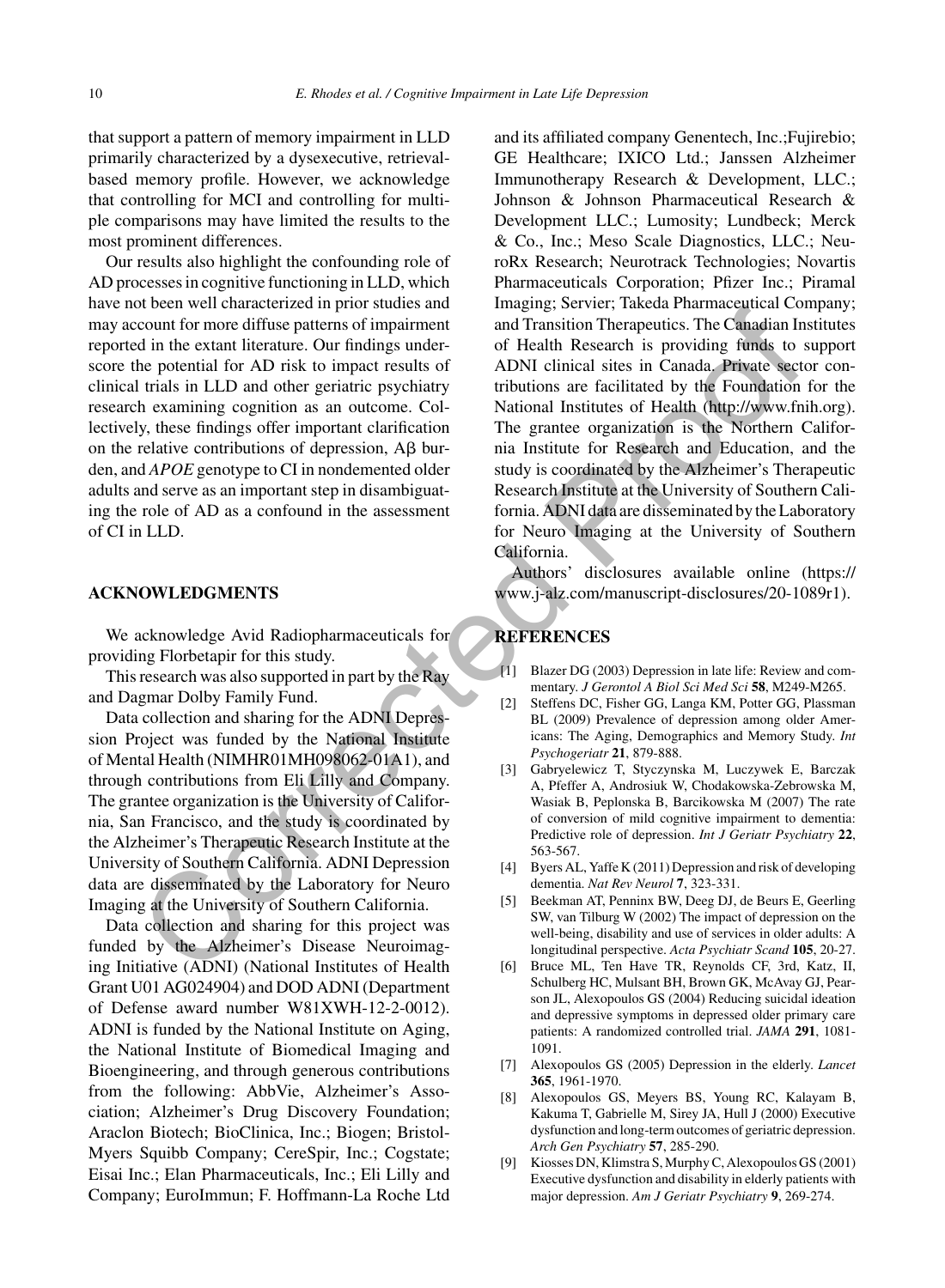- [10] Mackin RS, Delucchi KL, Bennett RW, Areán PA (2011) The effect of cognitive impairment on mental healthcare costs for individuals with severe psychiatric illness. *Am J Geriatr Psychiatry* **19**, 176-184.
- [11] Koenig AM, Bhalla RK, Butters MA (2014) Cognitive functioning and late-life depression. *J Int Neuropsychol Soc* **20**, 461-467.
- [12] Butters MA, Whyte EM, Nebes RD, Begley AE, Dew MA, Mulsant BH, Zmuda MD, Bhalla R, Meltzer CC, Pollock BG, Reynolds CF, 3rd, Becker JT (2004) The nature and determinants of neuropsychological functioning in late-life depression. *Arch Gen Psychiatry* **61**, 587-595.
- [13] Arve S, Tilvis RS, Lehtonen A, Valvanne J, Sairanen S (1999) Coexistence of lowered mood and cognitive impairment of elderly people in five birth cohorts. *Aging Clin Exp Res* **11**, 90-95.
- [14] Bhalla RK, Butters MA, Mulsant BH, Begley AE, Zmuda MD, Schoderbek B, Pollock BG, Reynolds CF, Becker JT (2006) Persistence of neuropsychologic deficits in the remitted state of late-life depression. *Am J Geriatr Psychiatry* **14**, 419-427.
- [15] Köhler S, Thomas AJ, Barnett NA, O'Brien JT (2010) The pattern and course of cognitive impairment in late-life depression. *Psychol Med* **40**, 591-602.
- [16] Boone KB, Lesser IM, Miller BL, Wohl M, Berman N, Lee A, Palmer B, Back C (1995) Cognitive functioning in older depressed outpatients: Relationship of presence and severity of depression to neuropsychological test scores. *Neuropsychology* **9**, 390-398.
- [17] Lesser IM, Boone KB, Mehringer CM, Wohl MA, Miller BL, Berman NG (1996) Cognition and white matter hyperintensities in older depressed patients. *Am J Psychiatry* **153**, 1280-1287.
- [18] Bhalla RK, Butters MA, Becker JT, Houck PR, Snitz BE, Lopez OL, Aizenstein HJ, Raina KD, DeKosky ST, Reynolds CF, 3rd (2009) Patterns of mild cognitive impairment after treatment of depression in the elderly. *Am J Geriatr Psychiatry* **17**, 308-316.
- [19] Heaton RK, Avitable N, Grant I, Matthews CG (1999) Further crossvalidation of regression-based neuropsychological norms with an update for the Boston Naming Test. *J Clin Exp Neuropsychol* **21**, 572-582.
- [20] Butters MA, Becker JT, Nebes RD, Zmuda MD, Mulsant BH, Pollock BG, Reynolds CF (2000) Changes in cognitive functioning following treatment of late-life depression. *Am J Psychiatry* **157**, 1949-1954.
- [21] Lee JS, Potter GG, Wagner HR, Welsh-Bohmer KA, Steffens DC (2007) Persistent mild cognitive impairment in geriatric depression. *Int Psychogeriatr* **19**, 125-135.
- [22] Reynolds CF, 3rd, Butters MA, Lopez O, Pollock BG, Dew MA, Mulsant BH, Lenze EJ, Holm M, Rogers JC, Mazumdar S, Houck PR, Begley A, Anderson S, Karp JF, Miller MD, Whyte EM, Stack J, Gildengers A, Szanto K, Bensasi S, Kaufer DI, Kamboh MI, DeKosky ST (2011) Maintenance treatment of depression in old age: A randomized, double-blind, placebo-controlled evaluation of the efficacy and safety of donepezil combined with antidepressant pharmacotherapy. *Arch Gen Psychiatry* **68**, 51-60.
- [23] Alexopoulos GS, Meyers BS, Young RC, Campbell S, Silbersweig D, Charlson M (1997) 'Vascular depression' hypothesis. *Arch Gen Psychiatry* **54**, 915-922.
- [24] Valkanova V, Ebmeier KP, Allan CL (2013) CRP, IL-6 and depression: A systematic review and meta-analysis of longitudinal studies. *J Affect Disord* **150**, 736-744.
- [25] Reas ET, Laughlin GA, Bergstrom J, Kritz-Silverstein D, Barrett-Connor E, McEvoy LK (2019) Effects of APOE on cognitive aging in community-dwelling older adults. *Neuropsychology* **33**, 406-416.
- [26] Small BJ, Rosnick CB, Fratiglioni L, Bäckman L (2004) Apolipoprotein E and cognitive performance: A metaanalysis. *Psychol Aging* **19**, 592-600.
- [27] Mattsson N, Groot C, Jansen WJ, Landau SM, Villemagne VL, Engelborghs S, Mintun MM, Lleo A, Molinuevo JL, Jagust WJ, Frisoni GB, Ivanoiu A, Chetelat G, Resende ´ de Oliveira C, Rodrigue KM, Kornhuber J, Wallin A, Klimkowicz-Mrowiec A, Kandimalla R, Popp J, Aalten PP, Aarsland D, Alcolea D, Almdahl IS, Baldeiras I, van Buchem MA, Cavedo E, Chen K, Cohen AD, Förster S, Fortea J, Frederiksen KS, Freund-Levi Y, Gill KD, Gkatzima O, Grimmer T, Hampel H, Herukka S-K, Johannsen P, van Laere K, de Leon MJ, Maier W, Marcusson J, Meulenbroek O, Møllergård HM, Morris JC, Mroczko B, Nordlund A, Prabhakar S, Peters O, Rami L, Rodríguez-Rodríguez E, Roe CM, Rüther E, Santana I, Schröder J, Seo SW, Soininen H, Spiru L, Stomrud E, Struyfs H, Teunissen CE, Verhey FRJ, Vos SJB, van Waalwijk van Doorn LJC, Waldemar G, Wallin ÅK, Wiltfang J, Vandenberghe R, Brooks DJ, Fladby T, Rowe CC, Drzezga A, Verbeek MM, Sarazin M, Wolk DA, Fleisher AS, Klunk WE, Na DL, Sánchez-Juan P, Lee DY, Nordberg A, Tsolaki M, Camus V, Rinne JO, Fagan AM, Zetterberg H, Blennow K, Rabinovici GD, Hansson O, van Berckel BNM, van der Flier WM, Scheltens P, Visser PJ, Ossenkoppele R (2018) Prevalence of the apolipoprotein E  $\varepsilon$ 4 allele in amyloid  $\beta$  positive subjects across the spectrum of Alzheimer's disease. *Alzheimers Dement* **14**, 913-924. ermaining in Rectification (and the correspondent in the same of the correct of the same of the correct of the correct of the correct of the correct of the correct of the correct of the correct of the correct of the corre
	- [28] Michaelson DM (2014) APOE epsilon4: The most prevalent yet understudied risk factor for Alzheimer's disease. *Alzheimers Dement* **10**, 861-868.
	- [29] Petersen RC, Wiste HJ, Weigand SD, Rocca WA, Roberts RO, Mielke MM, Lowe VJ, Knopman DS, Pankratz VS, Machulda MM, Geda YE, Jack CR, Jr (2016) Association of elevated amyloid levels with cognition and biomarkers in cognitively normal people from the community. *JAMA Neurol* **73**, 85-92.
	- [30] Kumar A, Kepe V, Barrio JR, Siddarth P, Manoukian V, Elderkin-Thompson V, Small GW (2011) Protein binding in patients with late-life depression. *Arch Gen Psychiatry* **68**, 1143-1150.
	- [31] Li P, Hsiao I-T, Liu C-Y, Chen C-H, Huang S-Y, Yen T-C, Wu K-Y, Lin K-J (2017) Beta-amyloid deposition in patients with major depressive disorder with differing levels of treatment resistance: A pilot study. *EJNMMI Res* **7**, 24-24.
	- [32] Butters MA, Klunk WE, Mathis CA, Price JC, Ziolko SK, Hoge JA, Tsopelas ND, Lopresti BJ, Reynolds CF, 3rd, DeKosky ST, Meltzer CC (2008) Imaging Alzheimer pathology in late-life depression with PET and Pittsburgh Compound-B. *Alzheimer Dis Assoc Disord* **22**, 261-268.
	- [33] Hamilton M (1960) A rating scale for depression. *J Neurol Neurosurg Psychiatry* **23**, 56.
	- [34] First MB, Spitzer RL, Gibbon M, Williams JB (1997) *User's guide for the Structured clinical interview for DSM-IV axis I disorders SCID-I: Clinician version*, American Psychiatric Pub.
	- [35] Petersen RC, Aisen PS, Beckett LA, Donohue MC, Gamst AC, Harvey DJ, Jack CR, Jr., Jagust WJ, Shaw LM, Toga AW, Trojanowski JQ, Weiner MW (2010) Alzheimer's Disease Neuroimaging Initiative (ADNI): Clinical characterization. *Neurology* **74**, 201-209.